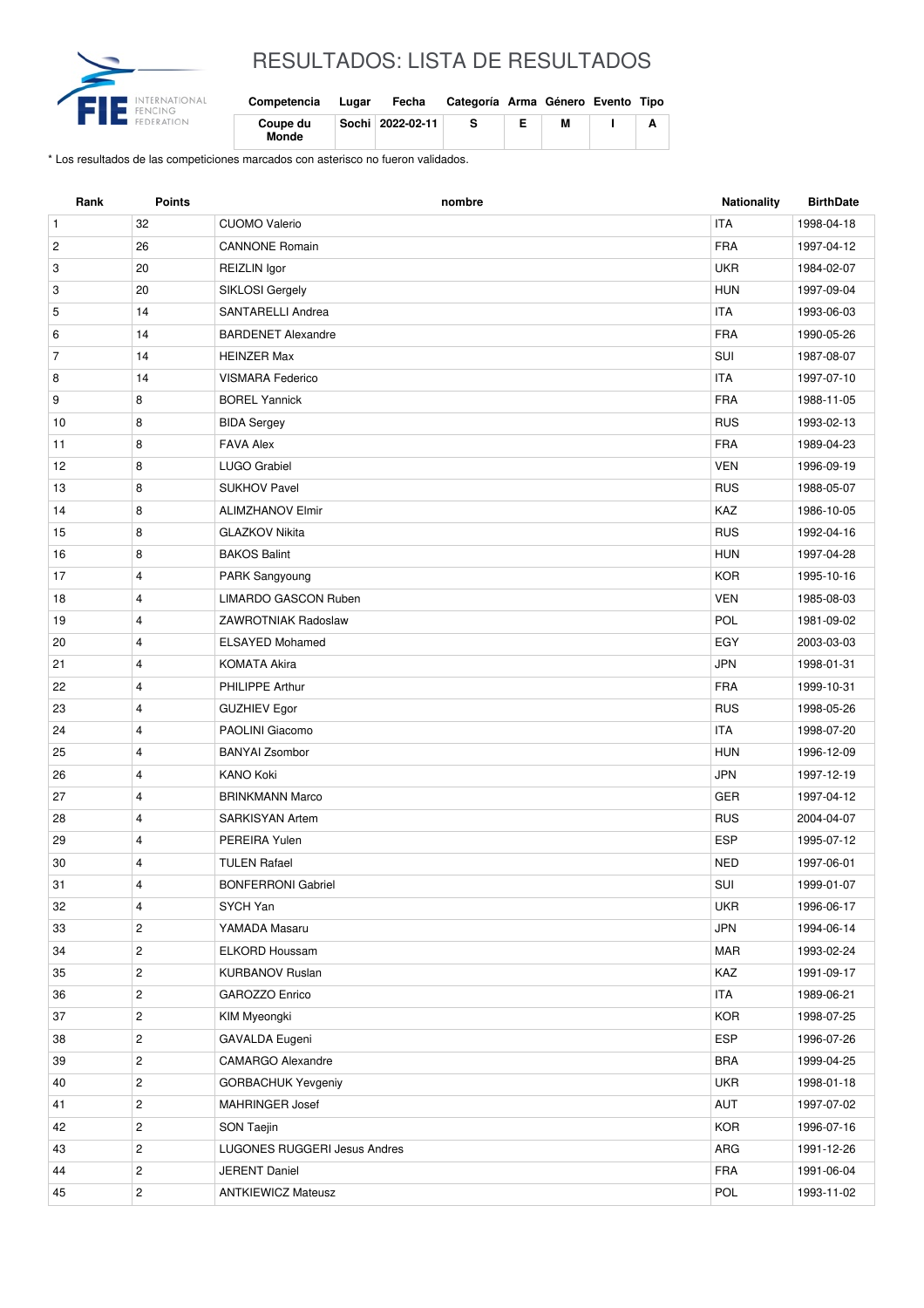| Rank | <b>Points</b>  | nombre                         | <b>Nationality</b> | <b>BirthDate</b> |
|------|----------------|--------------------------------|--------------------|------------------|
| 46   | $\overline{c}$ | <b>BRUEV Georgiy</b>           | <b>RUS</b>         | 1997-09-27       |
| 47   | $\overline{2}$ | <b>GAETANI Giulio</b>          | <b>ITA</b>         | 2000-07-24       |
| 48   | $\overline{c}$ | <b>BELLMANN Lukas</b>          | <b>GER</b>         | 1995-01-14       |
| 49   | $\overline{2}$ | <b>ZHULINSKIY Nikita</b>       | KAZ                | 2002-03-10       |
| 50   | $\overline{c}$ | <b>ANOKHIN Vadim</b>           | <b>RUS</b>         | 1992-01-02       |
| 51   | $\overline{2}$ | <b>BUZZACCHINO Gianpaolo</b>   | <b>ITA</b>         | 1999-11-29       |
| 52   | $\mathbf{2}$   | <b>GUSEV Dmitriy</b>           | <b>RUS</b>         | 1994-09-06       |
| 53   | $\overline{2}$ | <b>NGUEFACK Lilian</b>         | <b>FRA</b>         | 1999-07-28       |
| 54   | $\overline{2}$ | <b>ANDRASFI Tibor</b>          | <b>HUN</b>         | 1999-12-10       |
| 55   | $\overline{c}$ | <b>LIMAREV</b> Ivan            | <b>RUS</b>         | 1998-10-02       |
| 56   | $\overline{c}$ | <b>HERZBERG Fabian</b>         | GER                | 1988-02-02       |
| 57   | $\overline{c}$ | NG Ho Tin                      | <b>HKG</b>         | 1996-08-08       |
| 58   | $\overline{2}$ | <b>ALLEGRE Paul</b>            | <b>FRA</b>         | 1996-06-02       |
| 59   | $\overline{c}$ | <b>RUDYKH Daniil</b>           | <b>RUS</b>         | 1999-04-14       |
| 60   | $\overline{2}$ | <b>KOSHMAN Nikita</b>          | <b>UKR</b>         | 2002-06-22       |
| 61   | $\overline{c}$ | FARDZINOV Alan                 | <b>RUS</b>         | 1995-08-09       |
| 62   | $\overline{2}$ | <b>KOVACS Gergely</b>          | <b>HUN</b>         | 2003-04-28       |
| 63   | $\mathbf 2$    | <b>TROFYMENKO Pavel</b>        | <b>UKR</b>         | 2001-03-23       |
| 64   | $\overline{2}$ | SOBOLEV Aleksandr              | <b>RUS</b>         | 2003-01-04       |
| 65   | $\mathbf{1}$   | FONG Hoi Sun                   | <b>HKG</b>         | 1993-01-15       |
| 66   | $\mathbf{1}$   | <b>BIABIANY Mathias</b>        | <b>FRA</b>         | 1994-11-30       |
| 67   | $\mathbf{1}$   | <b>PAVLOV Kiril</b>            | KAZ                | 2001-09-07       |
| 68   | $\mathbf{1}$   | <b>KONGSTAD Conrad Seibaek</b> | <b>DEN</b>         | 1997-02-11       |
| 69   | $\mathbf{1}$   | <b>SERTAY Yerlik</b>           | KAZ                | 1998-09-19       |
| 70   | $\mathbf{1}$   | <b>CIMINI</b> Gabriele         | <b>ITA</b>         | 1994-06-09       |
| 71   | $\mathbf{1}$   | <b>GALLY Aymerick</b>          | <b>FRA</b>         | 1997-03-30       |
| 72   | $\mathbf{1}$   | <b>GANIN</b> Igor              | <b>RUS</b>         | 2000-01-25       |
| 73   | $\mathbf{1}$   | <b>NAGY David</b>              | <b>HUN</b>         | 1999-07-14       |
| 74   | $\mathbf{1}$   | <b>GUROV Kirill</b>            | <b>RUS</b>         | 2002-08-07       |
| 75   | 1              | <b>KNUDSEN Kenneth</b>         | <b>DEN</b>         | 1997-10-17       |
| 76   | $\mathbf{1}$   | <b>LOYOLA Neisser</b>          | <b>BEL</b>         | 1998-07-28       |
| 77   | $\mathbf{1}$   | <b>TULEN Tristan</b>           | <b>NED</b>         | 1991-07-22       |
| 78   | $\mathbf{1}$   | <b>JANG Hyomin</b>             | <b>KOR</b>         | 1996-08-12       |
| 79   | $\mathbf{1}$   | <b>REDLI Andras</b>            | <b>HUN</b>         | 1983-10-21       |
| 80   | $\mathbf{1}$   | <b>HOIDA Daniil</b>            | <b>UKR</b>         | 2001-02-07       |
| 81   | $\mathbf{1}$   | LEE Seunghyun                  | <b>KOR</b>         | 1997-09-26       |
| 82   | $\mathbf{1}$   | <b>ALEXANIN Dmitriy</b>        | KAZ                | 1991-12-18       |
| 83   | $\mathbf{1}$   | LUBIENIECKI Wojciech           | POL                | 1999-12-08       |
| 84   | 1              | MALCOTTI Lucas                 | SUI                | 1995-01-09       |
| 85   | $\mathbf{1}$   | <b>BRUNOLD Bruce</b>           | SUI                | 1992-10-12       |
| 86   | $\mathbf{1}$   | FURUTA Ikuo                    | <b>JPN</b>         | 1997-11-07       |
| 87   | $\mathbf{1}$   | <b>BIELEC Maciej</b>           | POL                | 1997-09-17       |
| 88   | $\mathbf{1}$   | KIM Jaewon                     | <b>KOR</b>         | 1998-02-04       |
| 89   | $\mathbf{1}$   | ELSOKKARY Ahmad                | EGY                | 1997-12-16       |
| 90   | $\mathbf{1}$   | <b>SANER Harry</b>             | <b>RSA</b>         | 2000-09-18       |
| 91   | $\mathbf{1}$   | LIMARDO Francisco              | <b>VEN</b>         | 1987-03-27       |
| 92   | $\mathbf{1}$   | <b>BESKIN Grigori</b>          | <b>ISR</b>         | 1987-06-21       |
| 93   | $\mathbf{1}$   | SVENSSON Jonathan              | SWE                | 1999-10-04       |
| 94   | $\mathbf{1}$   | <b>METRAILLER Clement</b>      | SUI                | 1997-06-11       |
|      |                |                                |                    |                  |
| 95   | 1              | <b>SCHMIDT Richard</b>         | <b>GER</b>         | 1992-07-10       |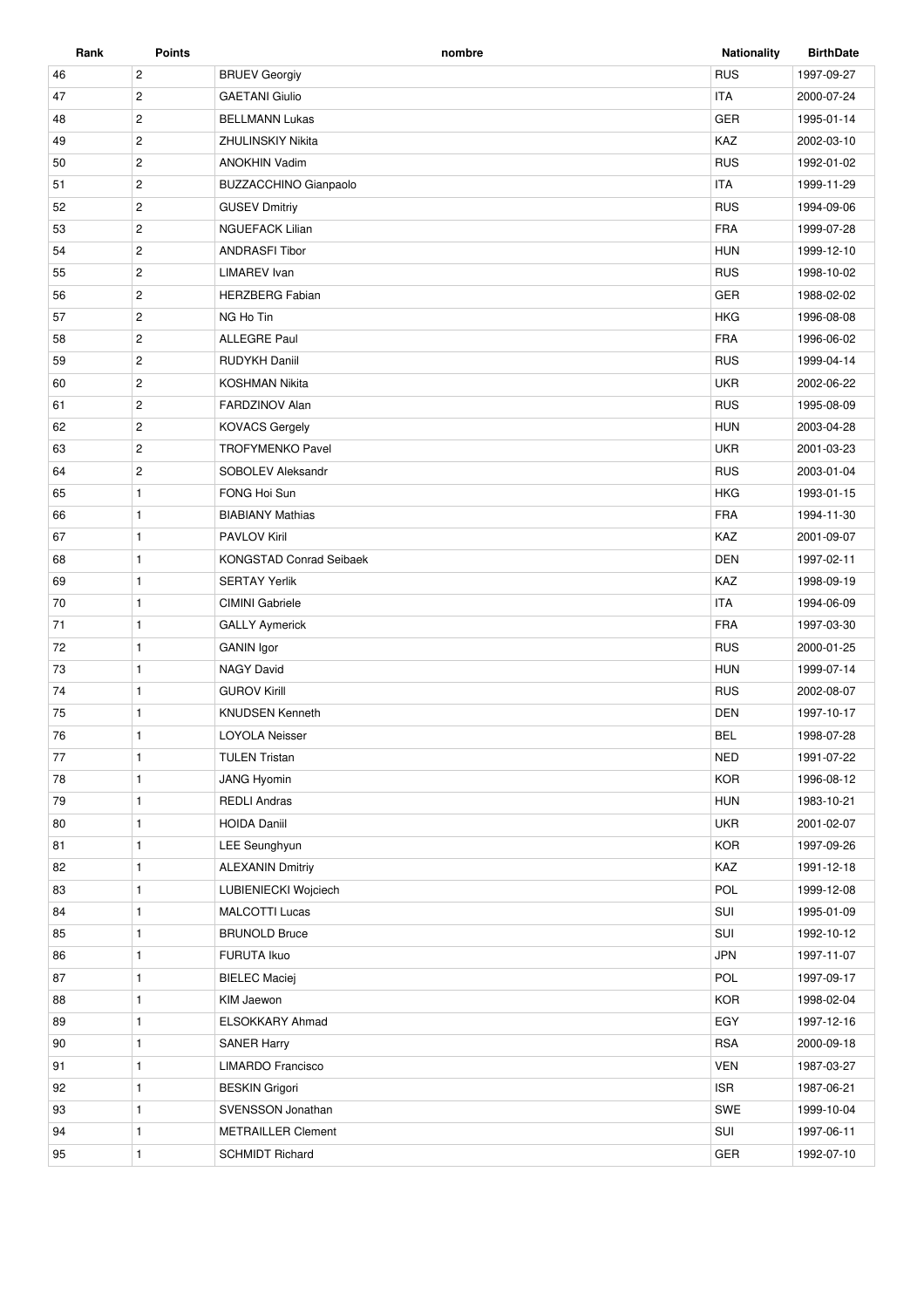| Rank | <b>Points</b> | nombre                       | <b>Nationality</b> | <b>BirthDate</b> |
|------|---------------|------------------------------|--------------------|------------------|
| 96   | $\mathbf{1}$  | <b>LOSEVSKIY Sergey</b>      | <b>RSA</b>         | 1983-06-12       |
| 97   | 0,5           | <b>TOBIAS Erik</b>           | <b>EST</b>         | 2004-10-28       |
| 98   | 0,5           | DI VEROLI Davide             | <b>ITA</b>         | 2001-08-18       |
| 99   | 0,5           | <b>KWEON Youngjun</b>        | <b>KOR</b>         | 1987-03-29       |
| 100  | 0,5           | <b>ELSAYED Ahmed</b>         | EGY                | 1998-07-13       |
| 101  | 0,5           | <b>ONISHCHUK Kirill</b>      | <b>RUS</b>         | 2003-04-24       |
| 102  | 0,5           | <b>BIRO Alexander</b>        | <b>AUT</b>         | 2001-11-19       |
| 102  | 0,5           | STANKEVYCH Volodymyr         | <b>UKR</b>         | 1995-05-17       |
| 104  | 0,5           | LAZZAROTTO Fabrizio          | <b>BRA</b>         | 1999-05-01       |
| 105  | 0,5           | SHVELIDZE Dmitrii            | <b>RUS</b>         | 2001-11-12       |
| 106  | 0,5           | STASZULONEK Aleksander       | POL                | 1993-09-15       |
| 107  | 0,5           | <b>BERKTOLD Samuel</b>       | AUT                | 2001-06-05       |
| 108  | 0,5           | <b>PRIINITS Sten</b>         | <b>EST</b>         | 1987-11-10       |
| 109  | 0,5           | OPANASENKO Andrii            | <b>UKR</b>         | 2003-06-04       |
| 110  | 0,5           | <b>HARPER Ido</b>            | <b>ISR</b>         | 1991-10-12       |
| 111  | 0,5           | <b>TOLASOV Vladimir</b>      | <b>RUS</b>         | 2002-09-21       |
| 112  | 0,5           | <b>FAVRE Hadrien</b>         | SUI                | 2001-08-26       |
| 112  | 0,5           | <b>ZAGITOV Rafael</b>        | <b>RUS</b>         | 2000-04-17       |
| 114  | 0,5           | <b>CORRENTI Baptiste</b>     | <b>FRA</b>         | 1994-08-08       |
| 115  | 0,5           | YASSEEN Mohamed              | EGY                | 2004-01-05       |
| 116  | 0,5           | <b>TARANENKO Yuriy</b>       | <b>UKR</b>         | 1994-04-20       |
| 117  | 0,5           | SHARLAIMOV Vadim             | KAZ                | 1996-12-09       |
| 118  | 0,5           | <b>BODOCZI Nikolaus</b>      | <b>GER</b>         | 1993-08-27       |
| 119  | 0,5           | <b>VALLOSIO Andrea</b>       | <b>ITA</b>         | 1992-03-23       |
| 120  | 0,5           | <b>COLLIN Theo</b>           | <b>FRA</b>         | 2000-02-12       |
| 120  | 0,5           | <b>LIMARDO Jesus</b>         | <b>VEN</b>         | 1996-02-29       |
| 122  | 0,5           | SVICHKAR Roman               | <b>UKR</b>         | 1993-06-18       |
| 123  | 0,5           | <b>TYCHLER Pavel</b>         | <b>RSA</b>         | 1998-03-26       |
| 124  | 0,5           | <b>CALDERON Diego</b>        | <b>ESP</b>         | 2000-05-14       |
| 125  | 0,5           | <b>GULIYEV Barat</b>         | AZE                | 2002-04-30       |
| 126  | 0,5           | <b>BOBROV Ilian</b>          | <b>EST</b>         | 2000-11-07       |
| 127  | 0,5           | <b>TYMOSHENKO Ruslan</b>     | <b>UKR</b>         | 1990-01-01       |
| 128  | 0,5           | NIGGELER Michele             | SUI                | 1992-03-10       |
| 129  | 0,25          | <b>HASANOV Ruslan</b>        | <b>AZE</b>         | 2001-01-26       |
| 130  | 0,25          | MATEVOSOV Artem              | <b>UKR</b>         | 1998-04-14       |
| 131  | 0,25          | <b>BAKYTBEK UULU IIim</b>    | KGZ                | 2001-02-13       |
| 132  | 0,25          | AL ZAROONI Khalifa           | <b>UAE</b>         | 1996-11-09       |
| 133  | 0,25          | <b>BELOZEROV Mikhail</b>     | <b>RUS</b>         | 2000-09-19       |
| 134  | 0,25          | <b>GASCON Willian</b>        | <b>VEN</b>         | 1995-03-13       |
| 135  | 0,25          | LAI Clarence Ka Tsun         | <b>HKG</b>         | 1991-04-06       |
| 136  | 0,25          | ROGER Zacharie Herve         | <b>MAR</b>         | 1995-09-09       |
| 137  | 0             | <b>DILIBERTO Luca</b>        | <b>ITA</b>         | 1999-12-24       |
| 138  | 0             | <b>JAVAKHISHVILI Georgii</b> | GEO                | 1999-05-05       |
| 139  | 0             | MURAYAMA Kentaro             | <b>JPN</b>         | 1998-03-11       |
| 140  | 0             | ELSAYED Mahmoud              | EGY                | 2005-04-25       |
| 141  | 0             | ROMERO Juan Pedro            | <b>ESP</b>         | 1992-06-12       |
| 142  | 0             | <b>WEBER Frederik</b>        | SUI                | 1997-03-01       |
| 143  | 0             | <b>HATZ Nick</b>             | SUI                | 1998-06-05       |
| 144  | 0             | <b>FEROT Francois Xavier</b> | <b>BEL</b>         | 1991-03-05       |
| 145  | $\mathbf 0$   | <b>BITSCH Peter</b>          | <b>GER</b>         | 1996-06-23       |
|      |               |                              |                    |                  |